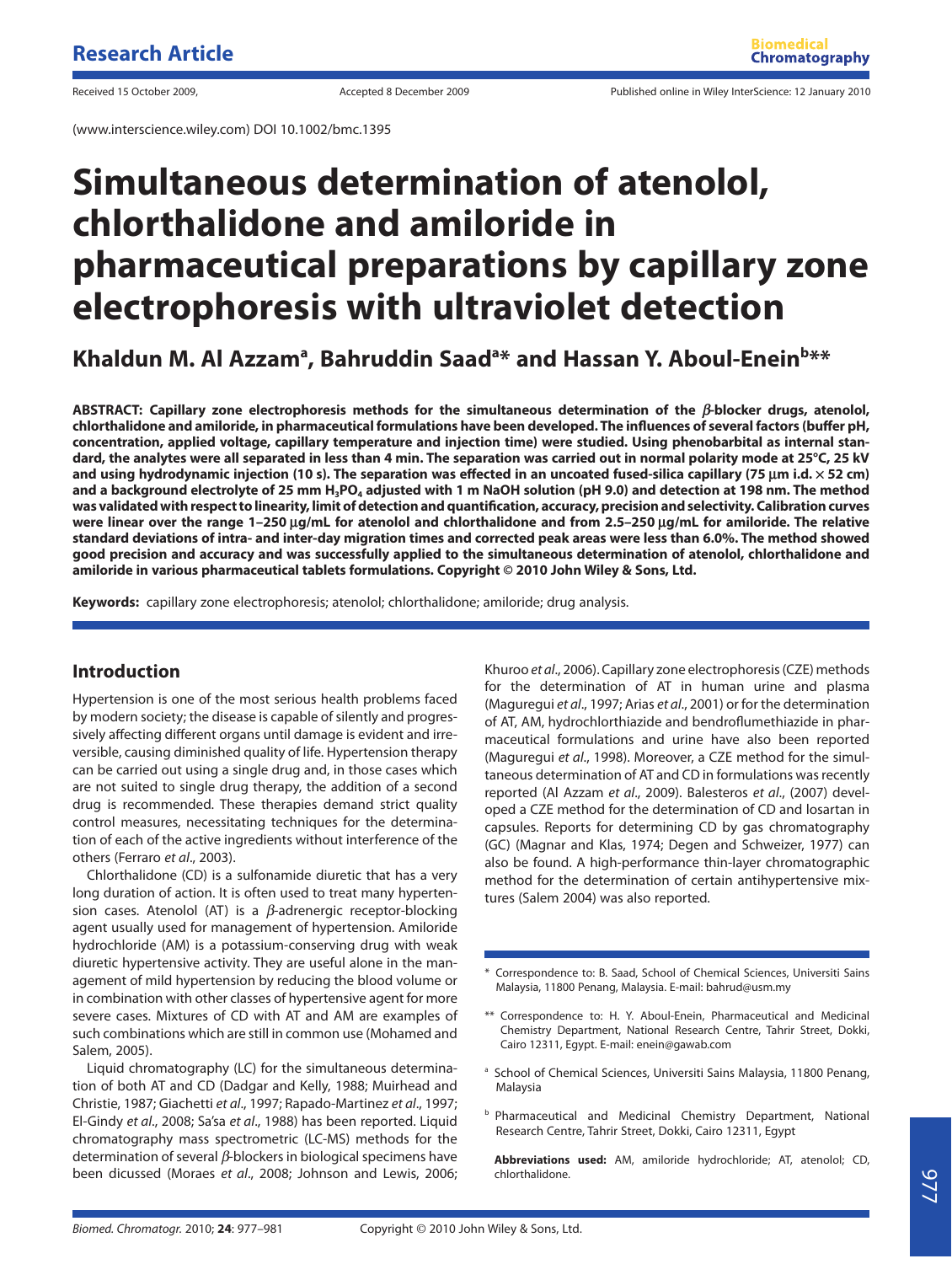UV spectrophotometric methods for the determination of AT and metoprolol in pharmaceutical formulations (Bonazzi et al., 1996), and for the simultaneous determination of AT and CD in pharmaceutical formulations (Wehner, 2000; Vetuschi and Ragno, 1990) have also been reported. In some of these works, partial least squares analysis of the UV spectral data for the determination of AT and CD in synthetic binary mixtures and pharmaceutical formulations (Ferraro et al., 2003; Mohamed and Salem 2005) or for the simultaneous determination of AT, AM and CD in pharmaceutical formulations (El-Gindy et al., 2005) or for determination of AM, AT, hydrochlorothiazide and timolol maleate in synthetic mixtures and pharmaceutical formulations (Ferraro et al., 2004) was conducted.

To the best of our knowledge, a CZE method for the simultaneous determination of AT, CD and AM in co-formulated preparations has not been reported. This communication describes, for the first time, a simple, sensitive CZE method for the simultaneous determination of the three active ingredients, namely AT, AM and CD. The method has been further validated as per ICH-Q2A guidelines (International Conference on Harmonization, 1995), and applied to the determination of the active ingredients in pharmaceutical tablet formulations. Phenobarbital (Fig. 1) was used as internal standard (IS).

# **Experimental**

## **Chemicals and Reagents**

Analytical-grade methanol was purchased from Merck (Darmstadt, Germany). Deionized water was purified by a Milli-Q system (Millipore, Bedford, USA), and was used throughout for the preparation of solutions. Ortho-phosphoric acid (85%), sodium hydroxide and AM were purchased from Sigma-Aldrich (St Louis, MO, USA). Commercial tablet pharmaceutical preparations (claimed to contain 100, 25 and 5 mg active ingredients; AT, CD and AM, respectively) were obtained from Alpha Chem Advanced Pharmaceutical Industries, Egypt. However, only tablet formulations with single or combinations of two active drugs are available in Malaysia and were obtained from local drug stores. Hypoten tablets (100 mg AT), AT, CD and phenobarbital standards were kindly donated by Hikma Pharmaceutical Company, Jordan.

## **CZE Apparatus and Operating Conditions**

Separations were conducted on an HP<sup>3D</sup>CE CZE system (Agilent Technologies, Waldbronn, Germany). The unit was equipped with photodiode array detector. Uncoated fused-silica capillary 75  $\mu$ m i.d  $\times$  52 cm, (detection length, 8.5 cm from the outlet end of the capillary) from Agilent Technologies was used. Data acquisition was performed with ChemStation Software. The new capillary was conditioned by flushing for 30 min with 1 m NaOH, 10 min with 0.1 m NaOH and 15 min with water. Between injections, it was preconditioned for 3 min with 0.1 m NaOH and 4 min with the background electrolyte (BGE) prior to each subsequent run. Samples and standards were injected hydrodynamically at 50 mbar for 10 s and the CE was operated under the following conditions: voltage, 25 kV (normal polarity); capillary temperature, 25ºC; detector wavelength, 198 nm; BGE, 25 mm H<sub>3</sub>PO<sub>4</sub> adjusted with 1 m NaOH solution to pH 9.0. At the end of the day, a final 5 min washing with water was performed. All standards, sample solutions and the BGE and NaOH solutions were filtered through 0.2 μm regenerated cellulose membrane filter using an Agilent solvent filtration kit.

Stock solutions of AT, CD, AM and phenobarbital (500 μg/mL each) were prepared by adding 2 mL methanol, then topped up with water to the

## **Preparation of Standard Solutions**



Phenobarbital

**Figure 1.** The chemical structures of atenolol, amiloride, chlorthalidone and phenobarbital.

desired concentrations. The stock solutions were used to prepare calibration standards. Working solutions for AT, CD and AM were prepared by serially diluting the stock solution with water after spiking with the internal standard (phenobarbital) to a final concentration of 20 μg/mL. All solutions were stored refrigerated in the dark when not in use.

#### **Preparation of Sample**

Ten tablets from each sample were ground into fine powder in a mortar. The powder (equivalent to about 7.5 mg AT) was quantitatively transferred into 50 mL volumetric flasks and dissolved with 2 mL of methanol, sonicated for 5 min then another 20 mL water was added, sonicated for another 5 min, spiked with phenobarbital internal standard (final concentration 20 μg/mL) and finally topped up to the mark with water. The solution was filtered through a 0.2 μm regenerated cellulose membrane filter before being subjected to the CZE analysis.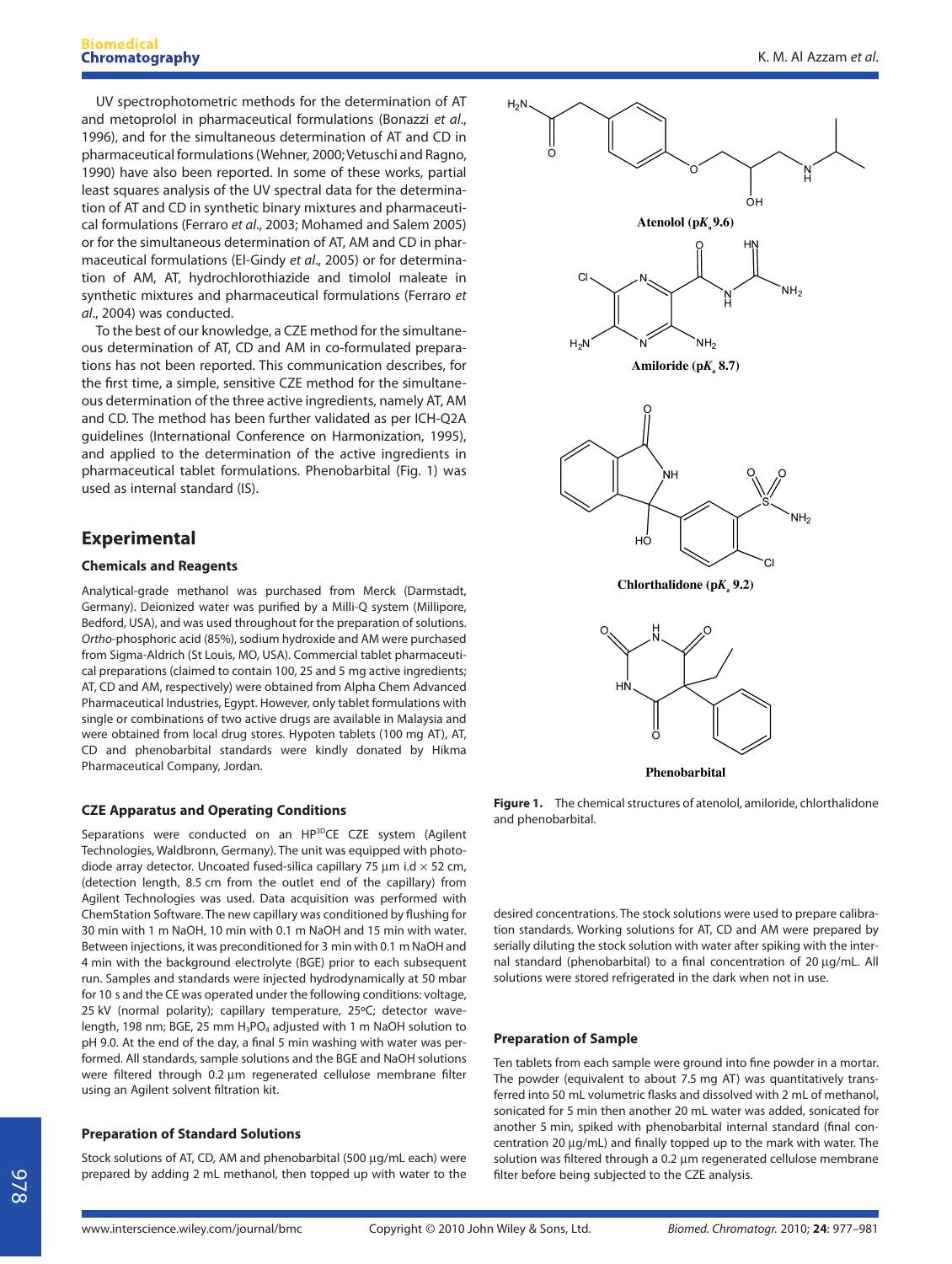

**Figure 2.** Typical electropherograms obtained when operated under the adopted conditions. (A) 100 μg/mL standard, (B) Teklo tablet. **1**, Atenolol; **2**, amiloride; **3**, chlorthalidone; and 4, internal standard (phenobarbital). Conditions: 25 mm H3PO4 adjusted with 1 m NaOH, pH 9.0; voltage, 25 kV; temperature, 25°C; and injection time, 10 s.

## **Results and Discussion**

#### **Optimization of Electrophoretic Conditions**

pH is an important parameter to optimize as it has a direct effect on the ionization of the silanol group of the capillary wall, which in turn affects the magnitude of the electroosmatic flow (EOF). Also it determines the extent of the ionization of the analyte. Under basic pH conditions, AT ( $pK_a = 9.6$ ) exists predominantly in the negatively charged form and therefore migrates toward the anode. Moreover, since the  $pK_a$  values of the analytes under study are around 9, they were almost completely de-protonated under the BGE pH used. To study the effect of pH on the peak shape and migration time, a constant concentration of 25 mm  $H_3PO_4$ adjusted with 1 m NaOH solution as BGE was investigated over the pH range 7.5–10.0. In general, the migration time decreased as pH was increased. The best results were achieved at pH 9.0; good peak shapes were obtained compared with when other pH values were used. Therefore, BGE with pH 9.0 was chosen for the subsequent measurements.

The effect of buffer concentration was studied by varying both the concentration of  $H_3PO_4$  from 25 to 100 mm at a constant pH of 9.0. It is known that buffer concentration affects the magnitude of the EOF: a higher buffer concentration provides a lower EOF and vice versa. Using a high concentration of buffer will result in more Joule heating. If excessive Joule heat cannot be efficiently dissipated, peak efficiency will decrease and the migration time will increase. The migration time increases with increasing buffer concentration. When 25 mm  $H_3PO_4$  buffer (adjusted with 1 m NaOH) was used, good peak shape was obtained. Under these conditions less Joule heat was generated. Based on the migration time and the current generated, 25 mm  $H_3PO_4$  buffer was chosen.

In order to determine the optimal voltage to be applied, the influence of voltage (10-30 kV) on the migration time was investigated under the optimized BGE conditions. Voltage greater than 25 kV induced an increase on the current intensity; thus 25 kV was selected as the optimum.

Capillary temperature can influence several parameters, such as sample stability. The migration velocity of analyte and the number of theoretical plates are expected to be proportional to

the temperature. Ohmic heating of the capillary causes distortions, and the migration velocity increases more rapidly while the plate count increases less rapidly. These distortions are serious for large bore capillary and higher concentration of buffer. The influence of capillary temperature  $(19-30^{\circ}C)$  was evaluated under the chosen BGE conditions. When the temperature is increased, migration time decreases. It is imperative to control Joule heating since this parameter is directly linked to the analyte mobility and stability, as well as system reproducibility. Decreasing viscosity with temperature is responsible for the nonlinearity of the dependence of velocity upon temperature, while increase in the diffusion coefficient of analyte is responsible for the poorer than expected performance at high temperatures. Therefore, 25℃ was chosen as the working temperature for the analysis.

Optimization of sample injection time (5–20 s) at 50 mbar was conducted in order to achieve a lower detection limit without affecting the quality of the peak shape and reproducibility, migration time and resolution. An injection time of 10 s was chosen as it offered the best results and therefore was selected for the rest of the studies.

From the above experiments, the adopted conditions for the simultaneous analysis of AT, CD and AM were decided: 25 mm H<sub>3</sub>PO<sub>4</sub> adjusted with 1 m NaOH to pH 9.0 as BGE; injection time, 10 s; applied voltage, 25 kV; capillary temperature, 25°C; and detection wavelength, 198 nm. A typical eletrophoregram obtained under the adopted conditions is shown in Fig. 2. The suitability of phenobarbital as internal standard is evident as it is well resolved from the analyte peaks. All components migrated in less than 4 min.

#### **Validation Procedure**

**Calibration curves, limits of detection and quantitation.** Working solutions containing all the three standard compounds were prepared as described above to construct the calibration curves. Each calibration curve contained nine different concentrations  $(1-250 \mu g/mL)$  for AT and CD and seven different concentrations (2.5–250 μg/mL) for AM and each concentration was performed in triplicate. Calibration curves with regression equations for AT, CD and AM were  $y = 0.03947x + 0.01623$ ,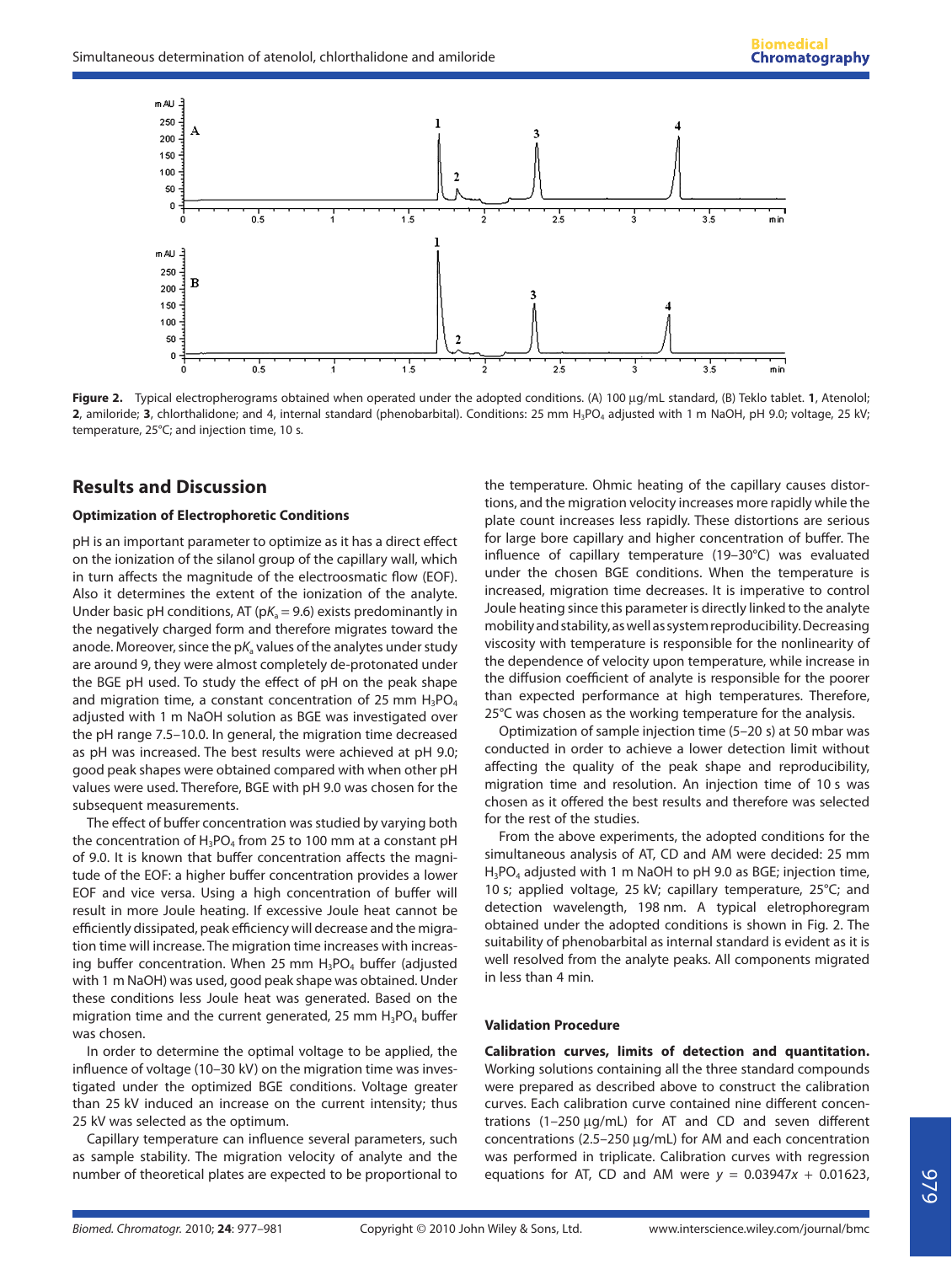y = 0.04802x − 0.01534 and y = 0.01084x − 0.01131, respectively, which were obtained by plotting the corrected peak area (y) as a function of analyte concentration (x) in μg/mL. The limits of detection (LOD) for AT, CD and AM were 0.78, 0.47 and 1.63 μg/ mL respectively, while the limits of quantitation (LOQ) were 2.36, 1.43 and 4.97 μg/mL, respectively. LOD was calculated as the amount of the injected sample to yield a signal-to-noise ratio of 3, and the LOQ was taken as the amount of the injected sample to give a signal-to-noise ratio of 10. All the standards showed good linearity ( $r^2 > 0.999$ ) over a relatively wide concentration range studied. The sensitivity of the proposed CZE method is slightly lower compared with the reported HPLC-UV method (El-Gindy et al., 2005; the LOD for AT, CD and AM were 0.003, 0.002 and 0.004 μg/mL, respectively). However the analysis time of the proposed CE is faster (<4 min compared with ~8 min in the HPLC report).

**Precision.** Intra- and inter-day variations were used to determine the precision of the developed method by analyzing three concentrations (2.5, 50 and 250 μg/mL) of standard solutions. The intra-day variation was determined by analyzing the nine replicates on the same day while inter-day variation was conducted over six consecutive days. Intra-day precisions for migration times and corrected peak areas, expressed as the percentage relative standard deviation, RSD, were 0.11–0.22 and 0.32–4.03%, respectively (Table 1), while inter-day precisions were 1.41–4.11 and 2.67–5.55% for migration times and corrected peak areas, respectively, indicating the good precision of the developed method.

**Accuracy.** The accuracy of the method was determined by performing recovery tests. An appropriate amount of Teklo tablet powder was weighed and spiked with known amount of the standard compounds, and each sample was analyzed in triplicate. Accuracy values were 98.32–101.82% (for AT), 100.26– 104.08% (for AM) and 102.12–105.11% (for CD) (Table 2).

## **Analysis of Pharmaceutical Formulations**

The developed method has been successfully applied for the simultaneous determination of AT, CD and AM in one co-formulated tablet, AT and CD in three co-formulated tablets and six AT tablets. Good agreement between the proposed method and the manufacturer's claimed values were found for all samples (Table

3). Figure 2(B) shows a typical electropherogram of the pharmaceutical formulations.

## **Conclusions**

A CZE method for the simultaneous determination of AT, AM and CD was successfully developed. Under the adopted conditions, baseline separation of AT, AM and CD and the internal standard was obtained in less than 4 min. Good analytical performance with regards to linearity, reproducibility and accuracy was achieved. All the validated data obtained are in compliance with the ICH-Q2A guidelines (International Conference on Harmonization, 1995). When compared with the HPLC method (El-Gindy et al., 2005), the proposed method, as expected,

**Table 1**. Intra and inter-day precision for the determination of atenolol (AT), amiloride (AM) and chlorthalidone (CD)

| Analyte                                                     | RSD (%)        |      |      |                      |      |      |  |
|-------------------------------------------------------------|----------------|------|------|----------------------|------|------|--|
| $(\mu q/mL)$                                                | Migration time |      |      | Corrected peak areas |      |      |  |
|                                                             | AT             | AM   | CD   | AT                   | AM   | CD   |  |
| Intra-day precision ( $n = 9$ )                             |                |      |      |                      |      |      |  |
| 2.5                                                         | 0.11           | 0.22 | 0.14 | 3.29                 | 2.96 | 4.03 |  |
| 50                                                          | 0.13           | 0.22 | 0.17 | 1.32                 | 1.08 | 0.86 |  |
| 250                                                         | 0.13           | 0.14 | 0.22 | 0.53                 | 2.16 | 0.32 |  |
| Inter-day precision ( $n = 54$ )                            |                |      |      |                      |      |      |  |
| 2.5                                                         | 4.11           | 2.66 | 2.74 | 3.22                 | 4.67 | 5.55 |  |
| 50                                                          | 1.79           | 3.00 | 2.74 | 3.60                 | 4.86 | 4.75 |  |
| 250                                                         | 1.41           | 1.95 | 2.14 | 2.62                 | 5.33 | 2.76 |  |
| $n -$ number of determinations (three preparations for each |                |      |      |                      |      |      |  |

 $n =$  number of determinations for  $t$ concentration).

**Table 2**. Accuracy results for the determination atenolol (AT), amiloride (AM) and chlorthalidone (CD) spiked in tablets

| Amount<br>$(\mu q/mL)$ | AT               | (%) Recovery $\pm$ SD<br>AM | CD                |
|------------------------|------------------|-----------------------------|-------------------|
| 2.5                    | $98.32 \pm 3.43$ | $104.08 \pm 3.65$           | $105.11 \pm 2.97$ |
| 50                     | $99.21 \pm 1.10$ | $103.32 \pm 0.86$           | $102.42 \pm 1.38$ |
| 150                    | $101.82 + 0.45$  | $100.26 + 1.21$             | $102.12 \pm 0.93$ |

| Assay results of atenolol (AT), amiloride (AM) and chlorthalidone (CD) in different pharmaceutical formulations<br>Table 3. |                      |               |                                  |                   |                                    |                  |  |
|-----------------------------------------------------------------------------------------------------------------------------|----------------------|---------------|----------------------------------|-------------------|------------------------------------|------------------|--|
| Trade name                                                                                                                  | Manufacturer         | Generic name  | Label claim<br>$(AT/CD/AM)$ (mg) | AT $(\%)\pm SD$   | Agreement (%)<br>$CD$ (%) $\pm$ SD | AM $(%)\pm SD$   |  |
| <b>Teklo</b>                                                                                                                | Acapi                | $AT+ CD + AM$ | 100/25/5                         | $102.21 \pm 0.48$ | $100.10 \pm 0.69$                  | $98.14 \pm 1.18$ |  |
| Tenedone                                                                                                                    | Sigma                | $AT + CD$     | 50/25                            | $100.23 \pm 1.04$ | $96.63 \pm 0.89$                   | N/D <sup>a</sup> |  |
| Tenoret 50                                                                                                                  | Astrazeneca          | $AT + CD$     | 50/12.5                          | $102.42 \pm 0.58$ | $98.43 \pm 0.78$                   | N/D              |  |
| <b>Tenoretic</b>                                                                                                            | Astrazeneca          | $AT + CD$     | 100/25                           | $103.20 \pm 0.87$ | $98.11 \pm 0.38$                   | N/D              |  |
| Noten                                                                                                                       | $\alpha$ -Alphapharm | AT            | 50                               | $98.83 \pm 0.92$  | N/D                                | N/D              |  |
| Apo-atenol                                                                                                                  | Apotex               | AT            | 50                               | $97.65 \pm 0.79$  | N/D                                | N/D              |  |
| Ternolol                                                                                                                    | Hovid                | AT            | 50                               | $99.64 \pm 0.56$  | N/D                                | N/D              |  |
| Ternolol                                                                                                                    | Hovid                | AT            | 100                              | $101.21 \pm 0.46$ | N/D                                | N/D              |  |
| Normaten                                                                                                                    | <b>Mims</b>          | AT            | 100                              | $104.22 \pm 0.66$ | N/D                                | N/D              |  |
| Hypoten                                                                                                                     | Hikma                | AT            | 100                              | $101.04 \pm 0.96$ | N/D                                | N/D              |  |
| <sup>a</sup> N/D, not detected.                                                                                             |                      |               |                                  |                   |                                    |                  |  |